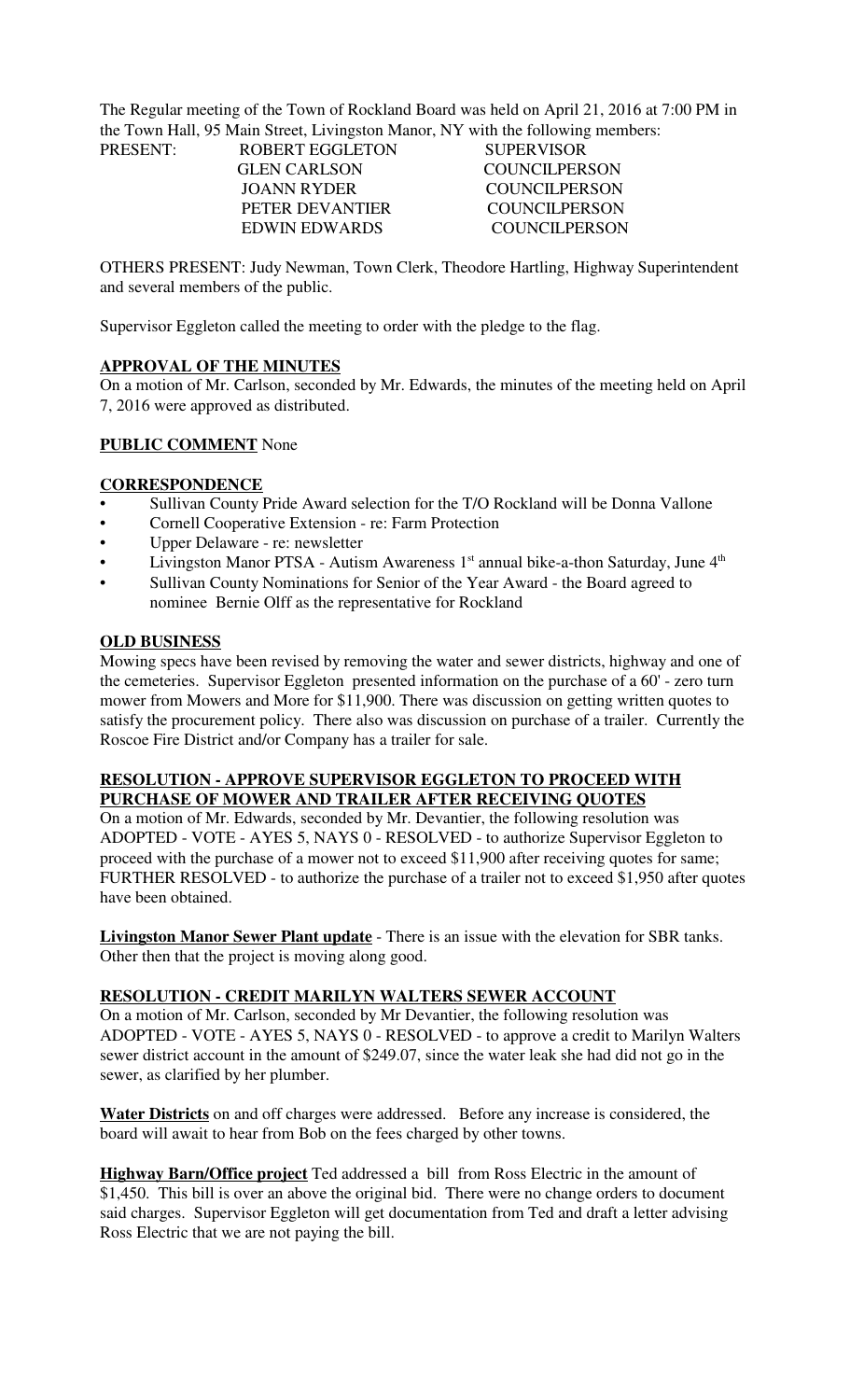# *REGULAR MEETING, TOWN OF ROCKLAND, APRIL 21, 2016*

## **RESOLUTION - TO EXTEND THE MORATORIUM**

On a motion of Mr. Devantier, seconded by Mr. Edwards, the following resolution was ADOPTED - VOTE - AYES 5, NAYS 0 - RESOLVED - that the Town Board finds there is a necessity for an extension on local law #3 imposing a limited land use moratorium in the Town of Rockland, Sullivan County, New York; for additional time needed to engage a consultant to prepare the language of the revisions contemplated by the Town Board and necessary SEQRA proceedings. The date extension begins is May 19, 2016.

**Roscoe Sewer District** - The district was extended in the 1990's but the documents were not updated at the county level. Since this issue has never been addressed, Supervisor Eggleton has contacted the County Real Property and they have since updated the maps to include all the parcels with said extension. There was discussion on how to proceed with connecting all parcels included in the extension. There also was discussion on placing a lien on said parcels that do not connect. The consensus of the Board is to get written clarification from Ken Klein, Town Attorney on this issue.

## **BUDGET MODIFICATIONS**

WHEREAS, the 2016 budget requires modification, now therefore be it RESOLVED - that the following General Fund entries be atomized: FROM: To: Fund Balance  $$1,000.00$ 

WHEREAS, the 2016 budget requires modification, now therefore be it RESOLVED that the following Highway Fund entries be authorized: Revenues Expenditures:

2680 \$ 1,734.34 5130.4 \$1,734.34

The motion to accept this resolution was made by Mr. Carlson, seconded by Ms. Ryder and unanimously carried.

## **DEPARTMENT HEADS**

Ted Hartling, Highway Superintendent advised that the trailer is down and it was taken to the landfill. He will notify our insurance company to have it removed from our policy.

Ted is working with the "County Work experience" program for hiring a young person to assist with our mechanic. The program is no cost to the Town. The individual is limited to the hours they work, but can possibly be modified.

Ted addressed culvert repair on White Roe Lake Road and issues with concrete pillar on one of the parcels that will have to be removed.

**Supervisors Monthly report** was presented. Motion by Mr. Carlson, seconded by Mr. Edwards, to accept the Supervisor's monthly report. 5 AYES - Carried

## **APPROVAL OF BILLS**

On a motion of Mr. Carlson, seconded by Mr. Devantier, the following resolution was ADOPTED - VOTE - AYES 5, NAYS 0 - RESOLVED - to approve the bills on the abstract #8 in the following: (Mr. Devantier abstained on voucher #133 for Highway and 57 for Liv. Manor Sewer)

| 132-150   |             | 17,727.77 |
|-----------|-------------|-----------|
| $9-10$    |             | 806.00    |
| $12 - 13$ |             | 537.50    |
| 59-62     |             | 2,373.07  |
| $55 - 58$ |             | 1,782.83  |
| 57-63     |             | 1,949.12  |
| 53-62     |             | 3,738.73  |
| 8         |             | 20.14     |
| 124-143   |             | 32,035.57 |
|           | (Void #137) |           |